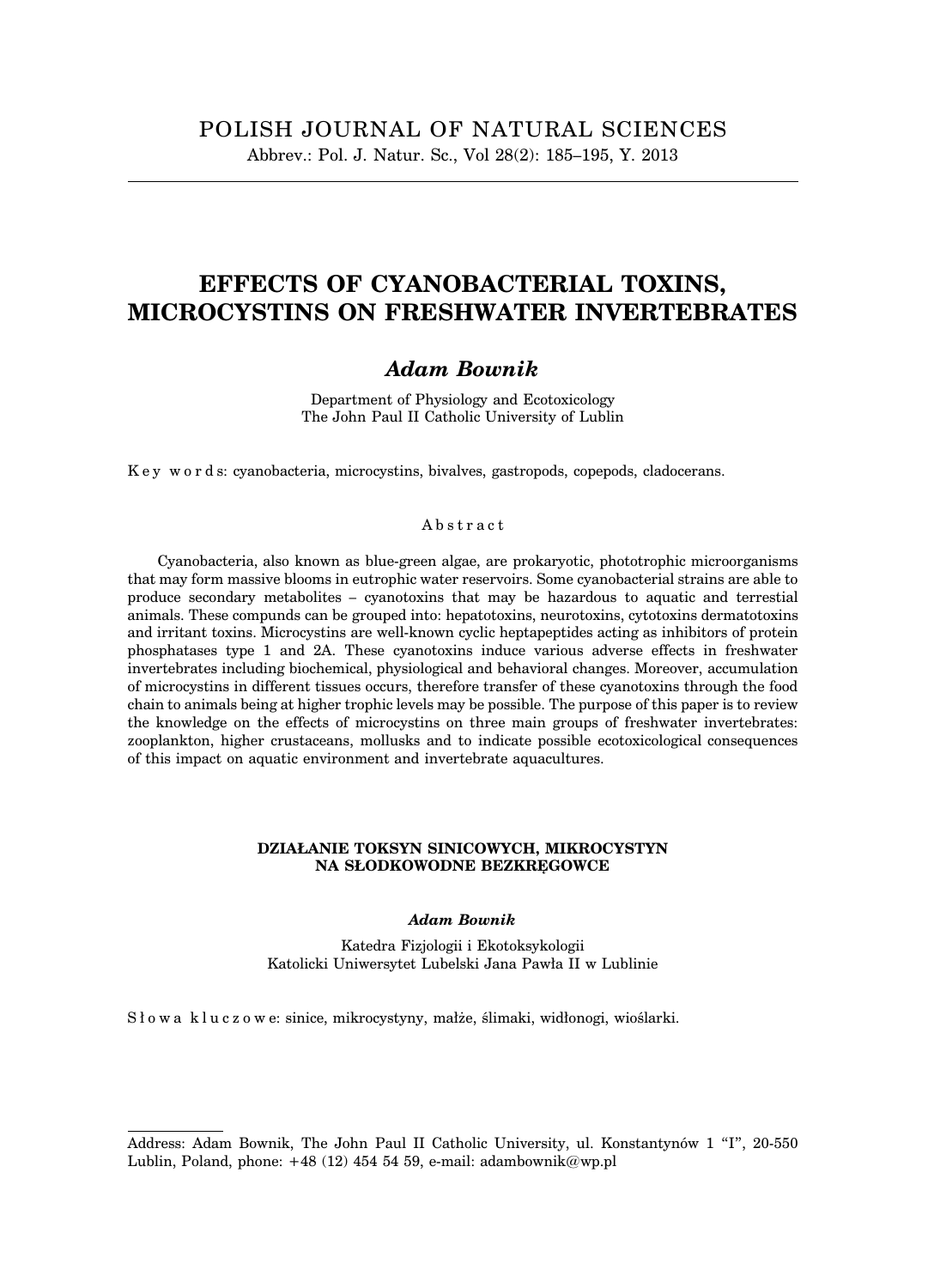#### Abstrakt

Cyjanobakterie (sinice) są prokariotycznymi, fototroficznymi mikroorganizmami, które w eutroficznych zbiornikach wodnych mogą masowo proliferować, tworząc zakwity. Niektóre szczepy sinic zdolne są do produkcji cyjanotoksyn, wtórnych metabolitów, które mogą stanowić zagrożenie dla zwierząt wodnych oraz lądowych. Związki te można podzielić na: hepatotoksyny, neurotoksyny, cytotoksyny, dermatotoksyny oraz toksyny drażniące. Mikrocystyny są dobrze opisanymi cyklicznymi heptapeptydami będącymi inhibitorami białkowych fosfataz typu 1 oraz 2A. Wywołują rozmaite szkodliwe efekty u słodkowodnych bezkręgowców, np. zmiany biochemiczne, fizjologiczne oraz behawioralne. Mikrocystyny dzięki zdolności do akumulacji w różnych tkankach mogą ponadto ulegać transferowi do zwierząt będących na wyższych poziomach łańcucha troficznego. Celem artykułu jest przegląd stanu wiedzy na temat oddziaływania mikrocystyn na trzy główne grupy bezkręgowców słodkowodnych: zooplanktonu, wyższych skorupiaków i mięczaków oraz wskazanie jego możliwych konsekwencji ekotoksykologicznych na środowisko wodne i akwakultury bezkręgowców.

### **Introduction**

Cyanobacteria, (*Cyanophyta, Cyanoprocaryota*) also known as blue-green algae are phototrophic, prokaryotic microorganisms frequently found in many environments, from tropical regions to arctic ice. They play important ecological role as oxygen producers, they also have adaptation to fix atmospheric nitrogen and to tolerate a wide range of temperature (GŁOWACKA et al. 2007, BERMAN-FRANK 2003, WHITTON and POTTS 2000). Some species of cyanobacteria may produce secondary metabolites known as cyanotoxins, which are very harmful to aquatic and terrestial animals (BŁASZCZYK et al. 2010, VALERIO et al. 2010). Some cyanotoxins (such as cylindrospermopsin) may be constantly released during cyanobacterial growth, however most of these compounds pass directly from cyanobacterial cells to surrounding water during the bloom collapse posing a risk of intoxication to various organisms. Toxic effects of various cyanotoxins are well documented in mammals: humans, cattle, dogs and in aquatic organisms such as bacteria, algae, higher plants, invertebrates and vertebrates such as fish. (CARMICHAEL 1997, GRIFFITHS and SAKER 2003, BOWNIK et al. 2012).

Cyanobacterial toxins can be divided on the basis of its toxic action into: hepatotoxins, neurotoxins, cytotoxins, dermatotoxins and irritant toxins (lipopolysaccharides) (WIEGAND and PFLUGMACHER 2005). Hepatotoxins produced by cyanobacteria include heptapeptide microcystins and pentapeptide nodularin, neurotoxins: anatoxin-a, anatoxin-a(s), homoanatoxin-a, saxitoxins- also known as paralytic shellfish poisons (PSPs). A variety of cytotoxic effects in many organs are induced by cyanobacterial alkaloid cytotoxin – cylindrospermopsin. Irritant cyanotoxins are lipopolysaccharides which are constituents of cyanobaterial cell wall (SIVONEN 2009).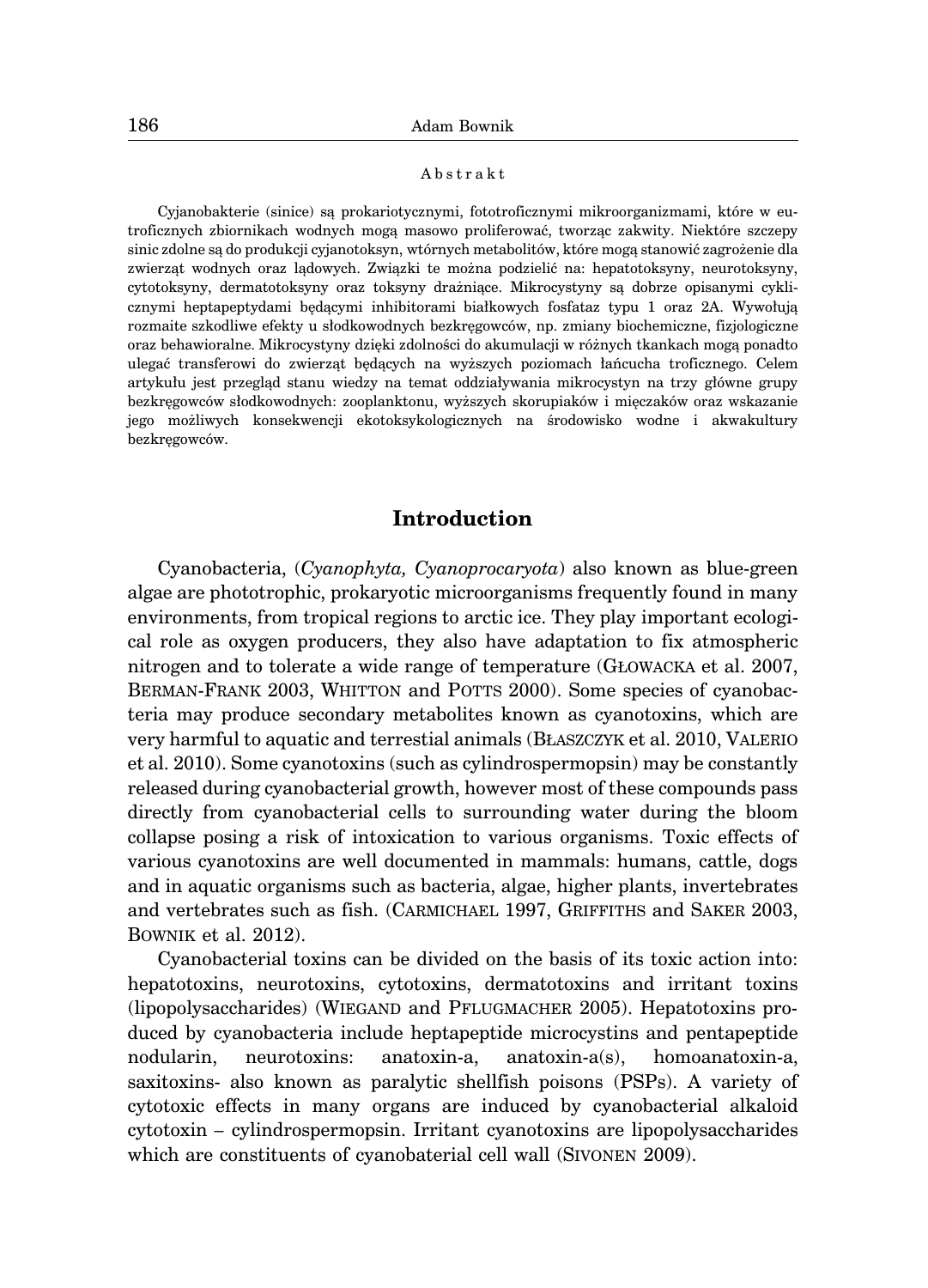Microcystins are produced by cyanobacterial genera such as *Microcystis, Anabaena, Planktothrix (Oscillatoria), Anabaenopsis, Nostoc, Hapalosiphon, Aphanizomenon* (CARMICHAEL 1992, KAEBERNICK and NEILAN 2001, WIEGAND and PFLUGMACHER 2005) common in many types of freshwater environments such as dam reservoirs, lakes and ponds. These well-known cyanotoxins are cyclic heptapeptides consisting of seven amino acids including two characteristic amino acids: methyldehydroalanine (Mdha) and 3-amino-9methoxy-2,6,8- -trimethyl-10-phenyldeca-4,6-dienoic acid (Adda). Currently, more than 85 of their structural variants have been described and microcystin-LR (MC-LR) is one of the most frequently detected in freshwater reservoirs (SIVONEN 2009) (Figure 1). Results from the studies performed on vertebrates indicate that MC-LR targets the liver causing fatal cytoskeletal disruption of hepatocytes induced by specific inhibition of protein phosphatases type 1 (PP1) and 2A (PP2A) (TOIVOLA et al. 1994).



Fig. 1. Structure of microcystin-LR

### **Effects of microcystins on zooplankton**

Zooplanktonic organisms feed on microorganisms such as phytoplankton and bacteria, on the other hand, they are a food source for other predatory species, particularly for fish fry. Scientific data indicate that some cyanobacterial species producing microcystins interact with some zooplanktonic species but the responses are different among closely related species and even individuals (BLANCHTTE and HANEY 2002). Toxic strains of *Microcystis aeruginosa* may increase the production of cyclic heptapeptides in the presence of certain zooplanktonic organisms or their infochemicals (JANG et al. 2008). This type of defensive reaction of phytoplankton usually leads to reduction of grazing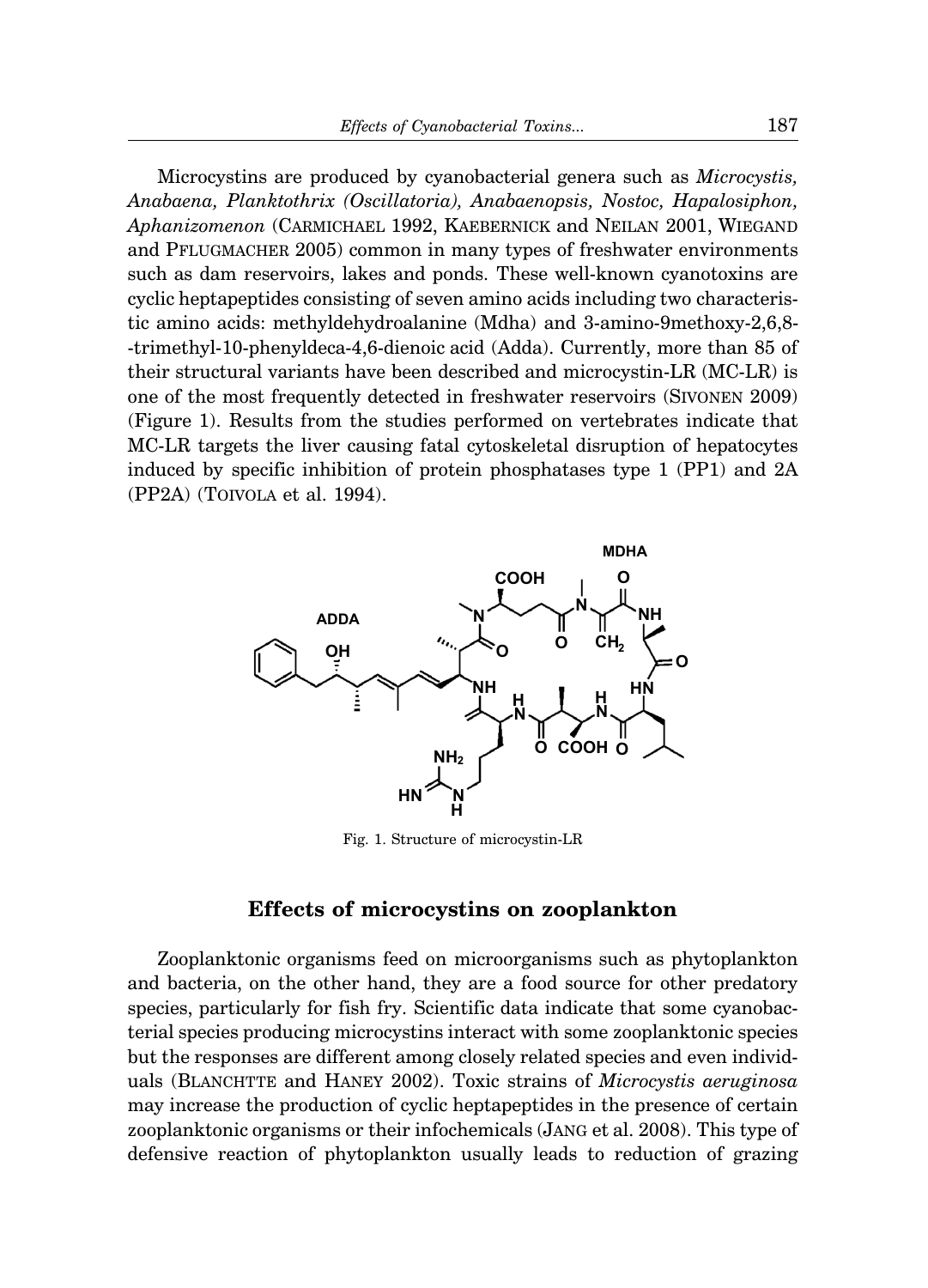activity of zooplankton. However, there are reports indicating no inhibitory influence on grazing particularly in wild mesoplankton consuming toxic and non-toxic strains of *Microcystis aeruginosa* at similar rates (DAVIS and GOBLER 2011). Consumption of toxic cyanobacterial cells or direct absorbtion of cyanotoxins dissolved in water may induce a variety of toxic changes in susceptible zooplanktonic invertebrates. ROHRLACK et al. (2001, 2005) demonstrated lethal effects in *Daphnia galeata* exposed to cell-bound microcystins. On the other hand, there are reports indicating low impact of microcystins on survival of zooplanktonic species, but showing physiological changes such as disturbances in the heartbeat and the movements of the thoracic limbs, mandibles, second antennae, decreased activity of the foregut, histopathological changes in the midgut and stimulation of its muscles (CHEN et al. 2005).

Microcystin-producing strains of cyanobacteria may induce changes in growth and development of some zooplanktonic species. The growth rate of *Daphnia magna* is reduced after comsumption of *Microcystis aeruginosa* producing microcystins (LÜRLING 2003). Survival of the offsprings is lower when their parents are previously intoxicated with MC-LR. Deformations of the neonates such as incomplete development of the antennae and unrejected tail spin also occur (DAO et al. 2010).

Microcystins induce biochemical changes in zooplanktonic organisms and their mechanism of toxic action seems to be similar to those in mammals. The activity of protein phosphatases P1 and P2A from the extracts of invertebrates *Daphnia pulex*, *Daphnia pulicaria* and *Diaptomus birgei* are inhibited by MC-LR (DEMOTT and DHAWALLE 1995). The cyanotoxins are metabolized by zooplanktonic enzymes which is manifested by stimulation of lactate dehydrogenase and alterations in the levels of glutahione and glutathione-S-transferases in *Daphnia magna*. The changes of acetylcholinesterase activity in *Daphnia pulicaria* may suggest disturbances in neuronal stimulation in daphnids. Microcystins also inhibit the activity of gut proteases, trypsin and chymotrypsin in *Moina macrocopa* and *Daphnia magna* and this may explain their lower feeding activity during cyanobacterial blooms (AGRAWAL et al. 2001, 2005, CHEN et al. 2005).

Although cyanobacteria producing microcystins turned out to be harmful to certain zooplanktonic species, cladocerans developed some mechanims to reduce their toxicity (GUO and XIE 2006, BEDNARSKA 2006). Zooplanktonic organims that are frequently exposed to microcystins seem to be less sensitive in comparison to those crustaceans which had not earlier contact with the cyanotoxins. It was shown that *Daphnia magna* previously exposed to toxic strain of *Microcystis* sp. are more resistant to microcystins than the individuals without prior treatment, which is manifested by their increased survial and larger size (GUSTAFSSON and HANSON 2004).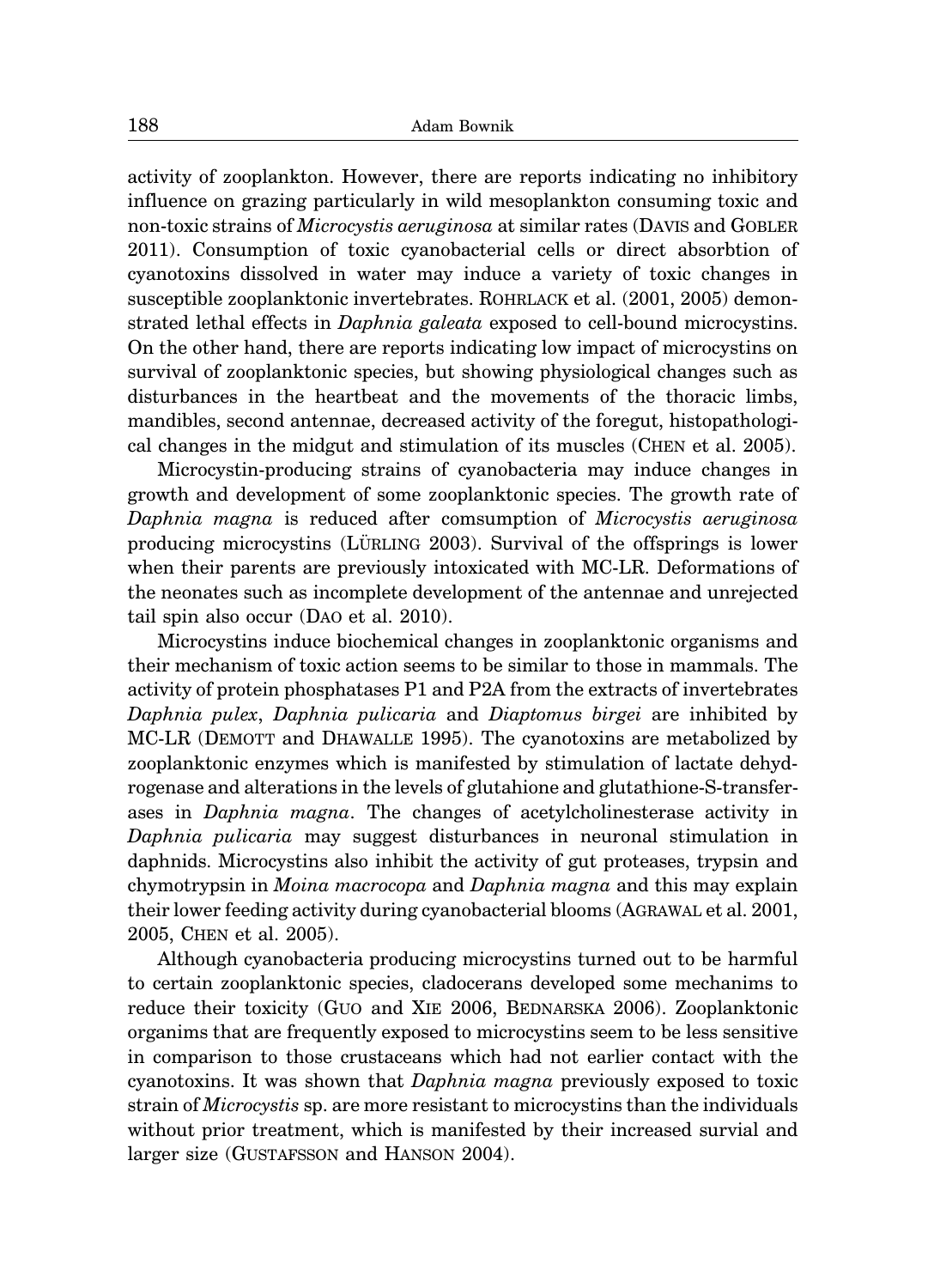There are some species-dependent differences in tolerance of zooplankton to microcystins. Toxicological comparative studies indicated that *Daphnia galeata* is more sensitive to MC-LR than *Daphnia magna*. Moreover, pretreatment of these daphnids with purified cyanobacterial lipopolysaccharide (LPS) from *Microcystis CYA 43* increased their resistance to MC-LR (LINDSAY et al. 2006). It was also shown that smaller cladocerans are usually more tolerant than large-sized *Daphnia* in a simultaneous exposure to microcystin-positive strains of *Microcystis aeruginosa* and this could explain the replacement of dominant *Daphnia* by smaller species during summer cyanobacterial blooms (GUO and XIE 2006). Morover, laboratory experiments have shown that blooms of toxic *Microcystis aeruginosa* reduce the numer of large-bodied daphnid cladocerans, such as *Daphnia ambigua* and increase the quantity of smaller copepods such as *Diaptomus reighardi* (FULTON and PAERL 1988). Susceptibility of zooplanktonic organisms to microcystins may also depend on the structural variant and activity of other toxic substances such as microviridins or cyanopeptolins (JUNGMAN and BENNDORF 1994).

Zooplanktonic species possess some adaptations and mechanisms enabling them to reduce the toxic effects of cyanotoxins, however the ability to tolerate toxic cyanobacteria is varied between species. Zooplankton sensitivity to microcystins is different even in closely related species of *Daphnia* that reside in water reservoirs of various trophic profile. The individuals from eutrophic lakes where frequent blooms of toxic strains of cyanobacteria occur may develop mechanisms of resistance which are not present in those organisms from oligotrophic reservoirs (BLANCHETTE and HANEY 2002). Some daphnids are able to select their food and may avoid toxic cyanobacteria. The non-toxic strains were observed to be faster consumed by *Daphnia magna* than the microcystin-positive species (DEGANS and DE MEESTER 2002). On the other hand, *Daphnia pulicaria* was shown to feed unselectively on toxic strains of *Microcsytis aeruginosa*. Physiological sensitivity in addition to a lack of food selectivity make these crustaceans very sensitive to microcystin-producing cyanobacteria (DEMOTT et al. 1991).

Grazing activity and food selectivity of those animals may affect the amount of the ingested cell-bound microcystins and, in a consequence, their toxic impact. For example, it was noted that a crustacean, *Diaptomus birgeri* which is physiologically sensitive to microcystins, inhibits feeding in the presence of toxic *Microcystis aeruginosa*. Reduced grazing activity observed in *Daphnia magna* during the exposure to *Microcystis aeruginosa* may be a type of defensive reaction leading to inhibition of ingestion of cyanobacterial cells containing microcystin (ŁOTOCKA 2001) This effect is possibly induced by reduction of trypsin and chymotrypsin in the gut (AGRAWAL et al. 2005). On the other hand, in some zooplanktonic species such as *Daphnia*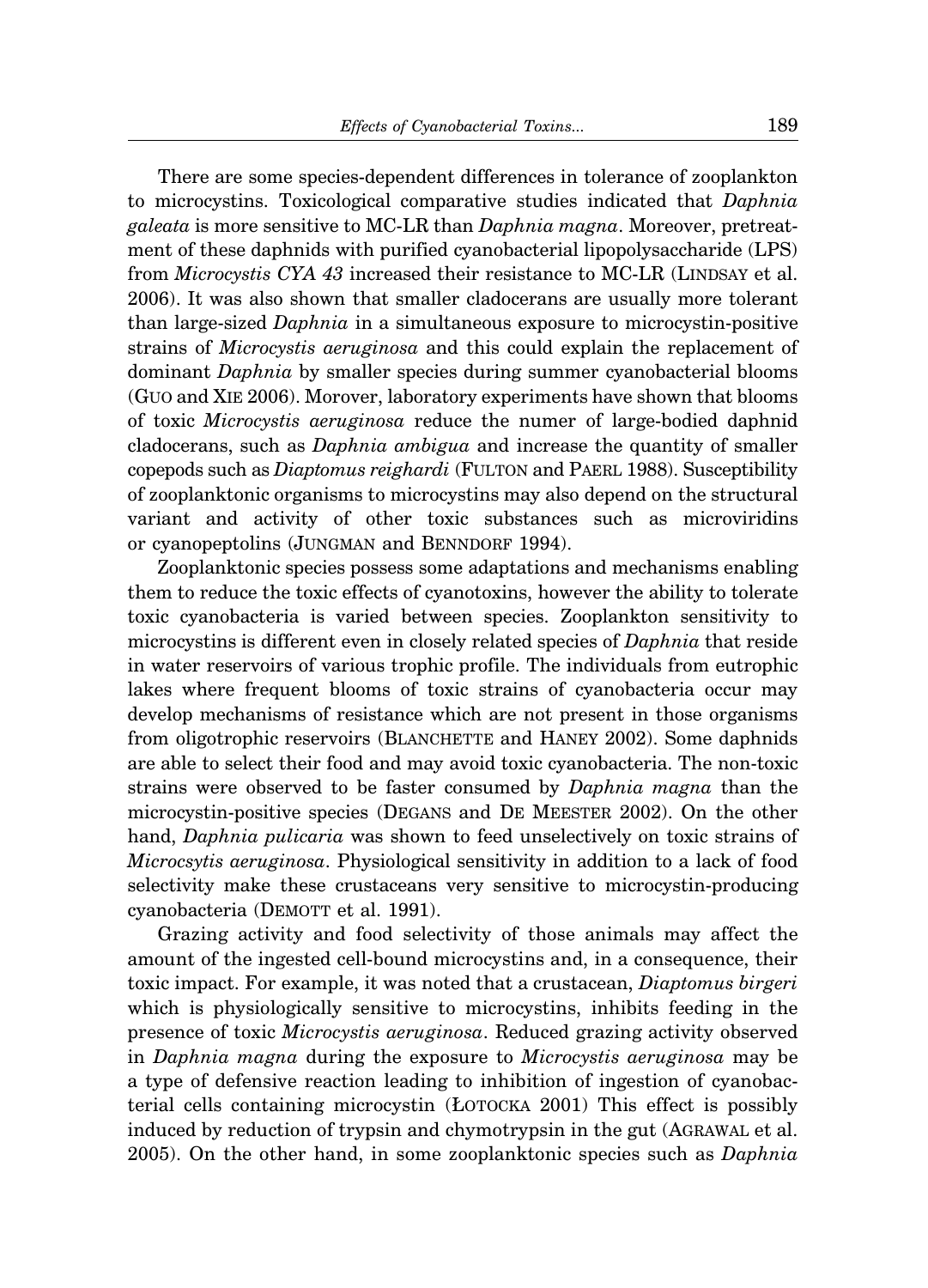*pulicaria*, the ingestion rate was not diminished during the exposure to microcystin. As a consequence, these crustaceans may absorb high concentrations of microcystins in addition to their physiological sensitivity (DEMOTT et al. 1991).

## **Effects of microcystins on decapods and mollusks**

Most of freshwater decapods (*Decapoda*) are scavengers and they are vital organisms in maintaining the recycle of organic matter. These animals are senstitive to microcystin-producing strains of cyanobacteria and they may be exposed to microcystins dissolved in water, when grazing on cyanobacterial cells suspended in water or when consuming the detritus containing the decaying material from the bloom with absorbed cyanotoxins. However, they may exhibit symptoms of oxidative stress after the exposure to cyanobacterial cyclic heptapeptides. Production of oxidative stress enzymes was noted in the internal organs such as hepatopancreas and gills of the estuarine crab *Chasmagnathus granulatus* (*Decapoda Brachyura*). Cyanobacterial extracts containing microcystins increased consumption of oxygen, catalase activity, glutathione S transferase and lipid peroxides Microcystins may also induce other toxic effects such as disturbance of the sodium pomp functioning by the reduction of  $Na^+$  and  $K^+$  ATP-ase activity leading to disorders in the metabolism of various cells. (MONTAGNOLLI et al. 2004, PINHO et al. 2005a, 2005b). Decapods are able to metabolize microcystins. The elevated glutathione S-transferase level found in crabs indicated the biotransformation of these heptapeptides (VINAGRE et al. 2002).

Bivalves and gastropods are mollusks including a huge number of species abundant in freshwater environments. Bivalves play important ecological role as filter feeders consuming small organisms and organic particles suspended in water. These organisms may absorb cyanotoxins both in a dissolved form and from ingested cyanobacterial cells. The ability to expell living toxic cyanobacteria into pseudofeces and very efficient depuration of tissues from microcystins are distinct physiological processes enabling these mollusks to tolerate cyanobacterial blooms harmful to other organisms. However, these adaptations are varied among the species.

Although bivalves are resistant to microcystins and do not develop symptoms of acute toxicity, they may show some biochemical changes after a prolonged time of exposure to low concentrations of the heptapeptides. Similarly to decapods, bivalves exposed subchronically to toxic *Microcystis aeruginosa* are prone to oxidative stress by the incereased activity of superoxide dismutase by 50%, catalase by 66% and glutathione-S-transferase by 60% (SABATINI et al.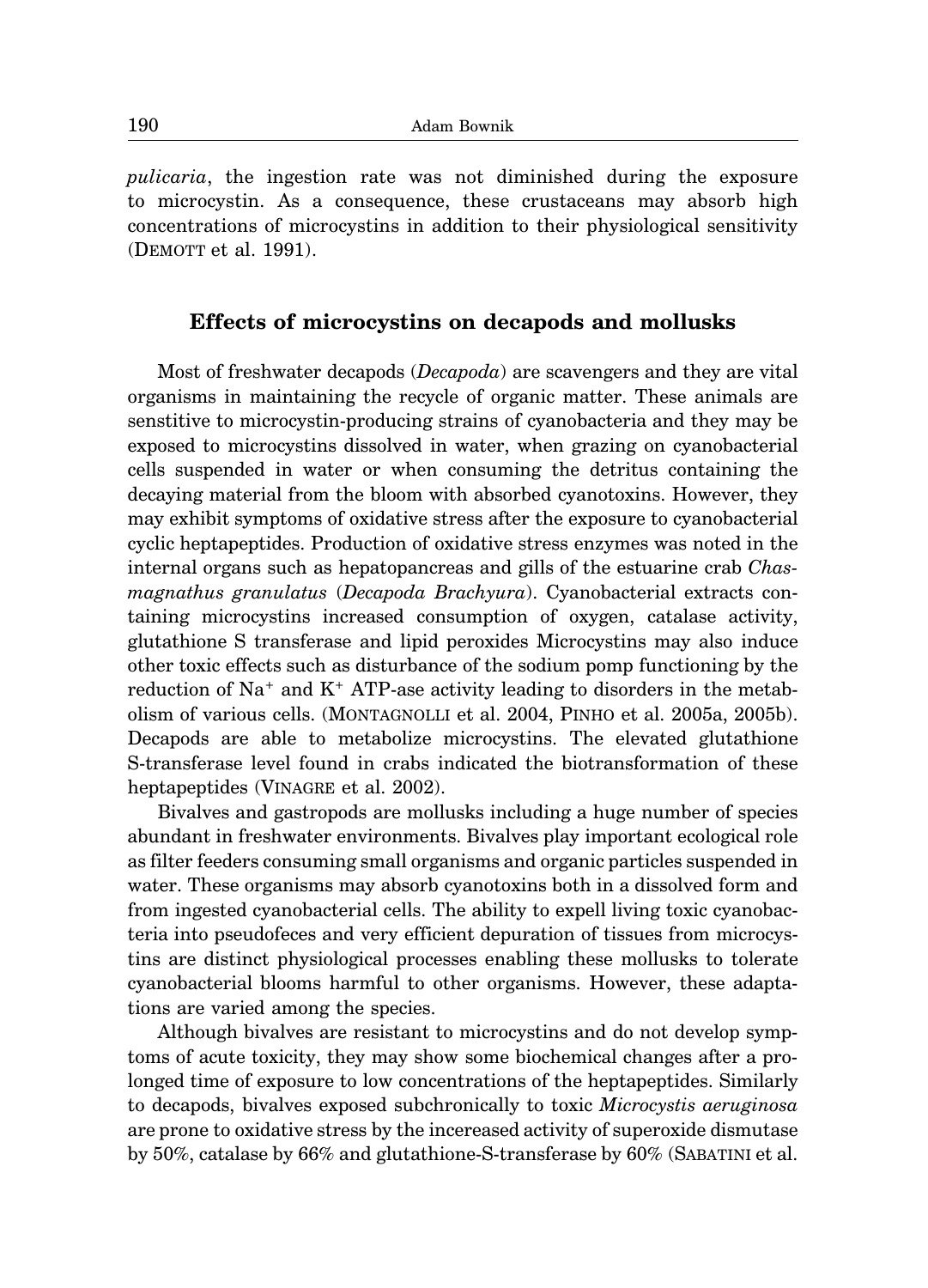2011). A zebra mussel, *Dreissena polymorpha* exposed to MC-LR (10 μg/L) for 24 hours exhibited elevated level of glutathione S-transferase in the whole tissue, digestive gland and gills. The activity of antioxidant enzymes, catalase and superoxide dismutase was also increased. However, oxidative stress induced by microcystins is not observed in all bivalves. A mussel, *Unio tumidus* exposed to MC-LR at a concentration of 10 μg/L showed unchanged activity of superoxide dismutase and glutathione S-transferase in the digestive gland and gills (BURMESTER et al. 2012).

Toxic strains of *Microcystis aeruginosa* were noted to induce cytotoxic effects in a freshwater clam, *Corbicula fluminea*. Changes in the expression of proteins involved in the cytoskeleton assembly of cytosolic fraction of gills and digestive tract were noted. (MARTINS et al. 2009). The disruptive effects of microcystins on the cytoskeleton is associated with the inhibitory action of microcystins on protein phosphatases PP1 and P2A

Freshwater gastropods are scavengers and detritus feeders that can assimilate cyanotoxins dissolved in water or they may be intoxicated by consumption of organic matter from the sediments containing these compounds. Another route of intoxication could be grazing on benthic cyanobacteria producing cyanotoxins. The scientific data on the effects of microcystins on gastropods is very scarce. Some results are associated with the accumulation of cyanotoxins other than microcystins in various freshwater snail species. Cyanobacteria producing microcystins induce toxic changes in gastropods found in the pulmonate *Lymnea stagnalis* exposed to the purified MC-LR. The animals exibited reduced egg production and impaired locomotion (GERARD et al. 2005).

# **Accumulation of microcystins in the invertebrates**

The results of field and experimental studies suggest that various aquatic animal species tend to accumulate cyanotoxins in the target organs. The increasing concentrations of microcystins observed in the foodchain may be hazardous to predatory species absorbing the heptapeptides with the consumed food.

It is suggested that some invertebrate species may deposit microcystins in their bodies. Microcystins may be accumulated in zooplanktonic organisms that do not feed selectively and may ingest high amounts of toxic cyanobacterial cells. It is estimated that among invertebrates, zooplanktonic crustaceans possess the highest ability to accumulate microcystins reaching the highest values over 1000 μg  $g^{-1}$  of DW (Dry Weight) and the avarage values of about 383  $\mu$ g g<sup>-1</sup> of DW (FERRÃO-FILHO and KOZLOWSKY-SUZUKI 2011). It was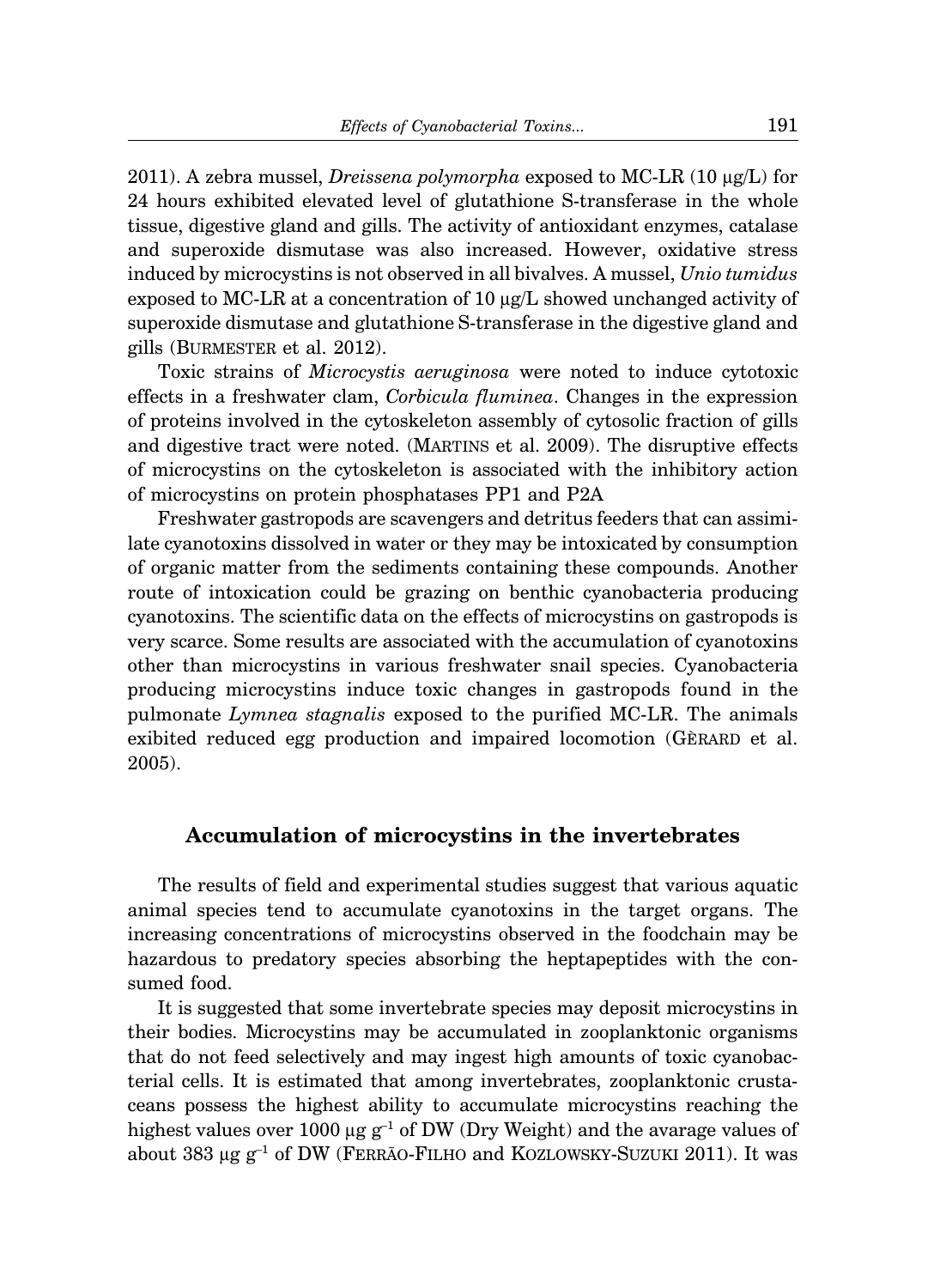shown by ELISA (Enzyme Linked Immunosrobent Assay) assay that *Daphnia magna* accumulated microcystins up to 24.5 μg  $g^{-1}$  after the exposure to the toxic cells of *Microcystis aeruginosa* CYA228/1 (THORSTRUP and CHRIS-TOFFERSEN 1999). Microcystins assimilated in zooplankton may be then transferred to predators being at the higher trophic levels such as fish.

Higher crustaceans such as crayfish and freshwater shrimps accumulate microcystins in various organs, mostly in the hepatopancreas and gonads. Mortalities of white shrimps noted in Texas aquaulture ponds with blooms dominated by *Microcystis aeruginosa* and *Anabaena* sp. were associated with assimilation of MC-LR in their tissues. The cyanotoxin was detected in the hepatopancreas at 55 μg  $g^{-1}$ , however the toxin concentration in muscles was estimated to be below 0,1 μg  $g^{-1}$ . Other crustacean species seem to have a different profile of microcystin distribution. An edible red swamp shrimp (*Procambarus clarkii*) turned out to assimilate the cyanotoxins in the intestine and abdominal muscle (TRICARICO et al. 2008, LIRÅS et al. 1998) and crabs from Brasilian Sepetiba Bay in the muscle tissue (MAGALHÃES et al. 2003).

Bivalves ingest microcystins by filtering the water abundant in toxinpositive cyanobacteria. Results obtained by BAKER et al. (1998) suggested that *Microcystis* cells are selectively consumed by the zebra mussel and filtered out of the water. However, other authors showed that bivalves can reject living toxic *Microcystis* cells with unsuitable food by transporting them to pseudeofeces, a characteristic fluid consisting of mucus and the expelled particles (PIRES et al. 2004, JUHEL et al. 2006). Interestingly, a zebra mussel, *Dreissena polymorpha* is even suspected to be responsible for toxic blooms of *Microcystis aeruginosa* in Lake Erie by expeling pseudofeces containing living cyanobacterial cells (VANDREPLOEG et al. 2001).

Microcystins may be also a hazard to humans in case of their accumulation the edible invertebrates and further comsumption of the contaminated animals. High concentrations of microcystins was noted in an estuarine blue crab (*Callinectes sapidus*) living in a hyper-eutrophic freshwater lake, Lac des Allemands, located in the Barataria estuary system of southeastern Louisiana. The highest tissue concentrations of the cyanotoxins were detected in the hepatopancreas (820 μg kg<sup>-1</sup>), viscera (65 μg kg<sup>-1</sup>), muscle (105 μg kg<sup>-1</sup>) (GARCIA et al. 2010). The amount of the assimilated cyanotoxins during counsumption of these animals would be more than the TDI guideline value  $0.04 \mu g kg^{-1}/day$ for MC-LR proposed by World Health Organization (WHO) assumed for human body weight (WHO 1999). The most prone organs to microcystins accumulation in invertebrates are hepatopancreas and gonads. If the edible invertebrates are caught for culinary use and are suspected to have previous contact with cyanobacterial blooms, the internal organs should be removed before cooking for health safety.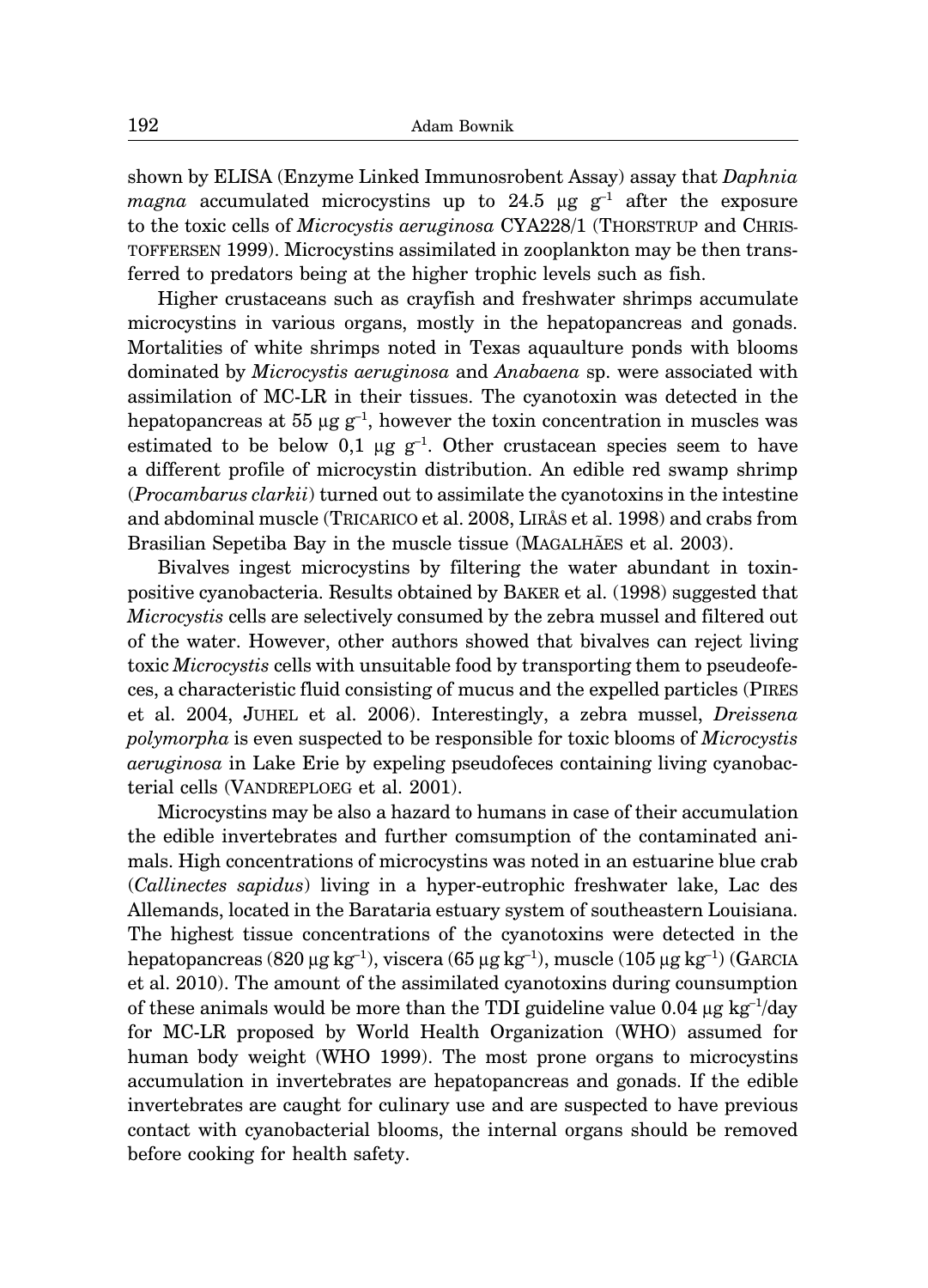In summary, freshwater invertebrates should be considered as organisms sensitive to microcystins. Cyanotoxins released during and after cyanobacterial blooms to the aquatic environment may reduce population of invertebrates not only by acute intoxication but also by chronic exposure leading to physiological, biochemical and behavioral changes inducing disturbances in grazing and reproduction. Moreover, the accumulated microcystins observed in invertebrates may be transferred to higher throphic levels in the food web of the aquatic ecosystem (SMITH and HANEY 2006). Higher crustaceans, bivalves and gastropods are also essential for human consumption in some countries. The knowledge on toxic effects and accumulation of microcystins in different organs of invertebrate organisms is very important for human health. Proper periods of animal depuration from microcystins established prior to their culinary use would reduce the risk of microcystin retention in the edible invertebrates (CHEN and XIE 2007). Therefore, constant monitoring of cyanobacteria such as *Microcystis aeruginosa* in ponds and aquacultures where these animals are kept for consumption should be maintained.

Translated by ADAM BOWNIK

Accepted for print 4.02.2013

#### **References**

- AGRAWAL M.K., BAGCHI D., BAGCHI S.N. 2001. *Acute inhibition of protease and suppression of growth in zooplankter, Moina macrocopa, by Microcystis blooms collected in Central India*. Hydrobiologia, 464: 37–44.
- AGRAWAL M.K., ZITT A., BAGCHI D., WECKESSER J., BAGHI S.N., VON ELERT E. 2005. *Characterization of proteases in guts of Daphnia magna and their inhibition by Microcystis aeruginosa PCC7806.* Environ. Toxicol., 20: 314–322.
- BAKER S.M., LEVINTON J.S., KURDZIEL J.P., SHUMWAY S.E. 1998. *Selective feeding and biodeposition by zebra mussels and their relation to changes in phytoplankton composition and seston load*. J. Shellfish Res., 17: 1207–1213.
- BEDNARSKA A. 2006. *Sinice i ich wpływ na roślinożerne zwierzęta planktonowe*. Wiad. Ekol., 52: 59–88.
- BERMAN-FRANK I., LUNDGREN P., FALKOWSKI P. 2003. *Nitrogen fixation and photosynthetic oxygen evolution in cyanobacteria*. Res. Micobiol., 154: 157–164.
- BLANCHETTE M.L., HANEY J.F. 2002. *The effect of toxic Microcystis aeruginosa on four different populations od Daphnia*. UNH Center for Freshwater Biology Research, 4: 1–10.
- BŁASZCZYK A., TORUŃSKA A., KOBOS J., BROWARCZYK-MATUSIAK G., MAZUR-MARZEC H. 2010. *Ekologia toksycznych sinic. Zakwity sinic (Cyjanobakterii).* Kosmos, 59: 173–198.
- BOWNIK A., RYMUSZKA A., SIEROSŁAWSKA A., SKOWROŃSKI T. 2012. *Anatoxin-a induces apoptosis of leukocytes and decreases the prolifrative ability of lymphocytes of common carp (Cyprinus carpio L.) in vitro.* Pol. J. Vet. Sci., 15: 531–535.
- BURMESTER V., NIMPTSCH J., WIEGAND C. 2012. *Adaptation of freshwater mussels to cyanobacterial toxins: Response of the biotransformation and antioxidant enzymes*. Ecotoxicol. Environ. Saf., 78: 296–309.
- CARMICHAEL W.W. 1992. *Cyanobacteria secondary metabolites The cyanotoxins*. J. Appl. Bacteriol., 72: 445– 459.
- CARMICHAEL W.W. 1997. *The Cyanotoxins*. Adv. Botan. Res., 27: 211–256.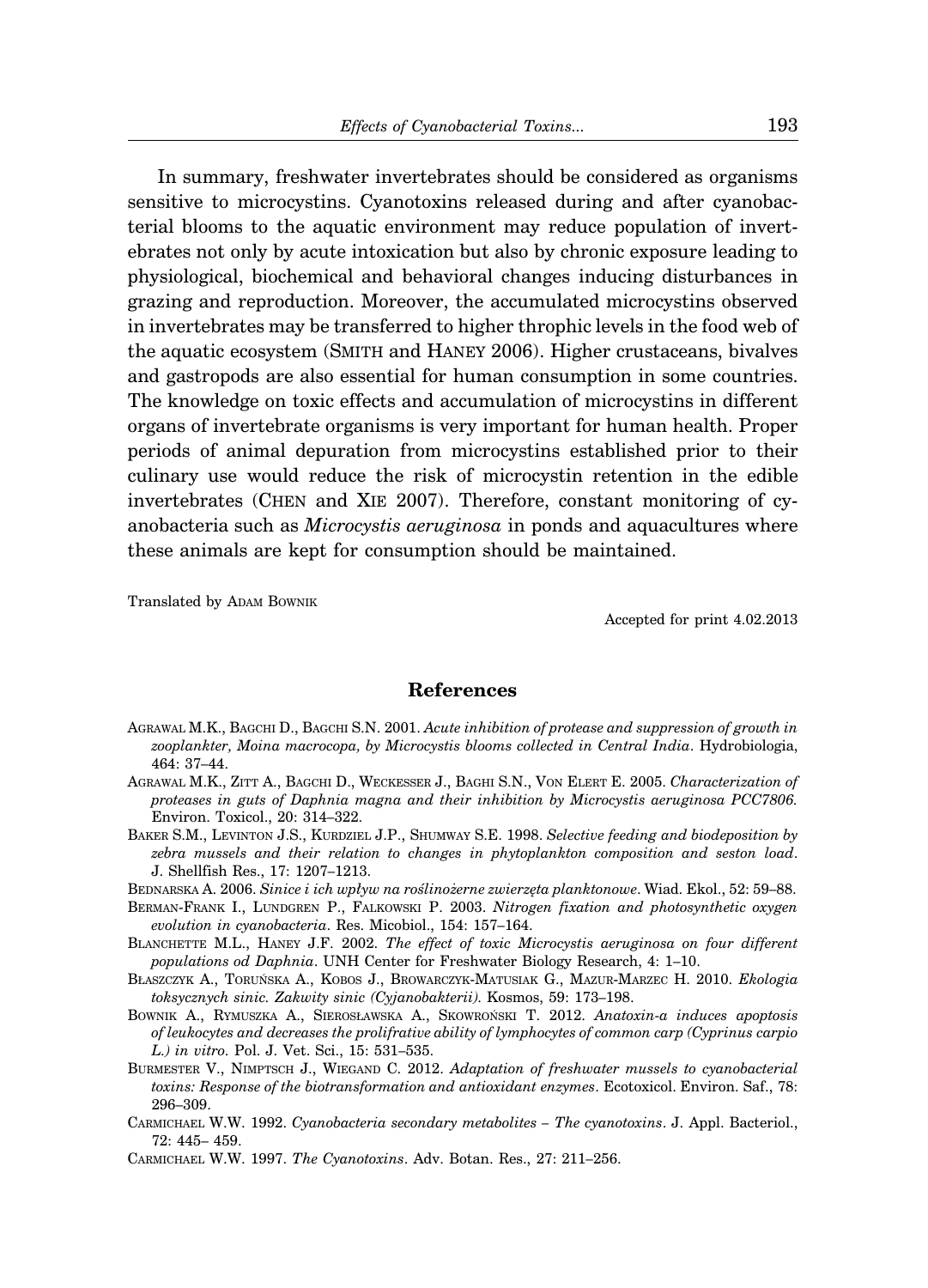- CHEN W., SONG L., OU D., GAN N. 2005. *Chronic toxicity and responses of several important enzymes in Daphnia magna on exposure to sublethal microcystin-LR*. Environ. Toxicol., 20: 323–330.
- CHEN J., XIE P. 2007. *Microcystin accumulation in freshwater bivalves from Lake Taihu, China, and the potential risk to human consumption.* Environ. Toxicol. Chem., 26: 1066–1073.
- DAO T.S., DO-HONG L-C., WIEGAND C. 2010. *Chronic effects of cyanobacterial toxins on Daphnia magna and their offspring.* Toxicon, 55: 1244–1254.
- DAVIS T.W., GOBLER C.J. 2011. *Grazing by mesozooplankton and microzooplankton on toxic and non-toxic strains of Microcystis in the Transquaking River, a tributary of Chesapeake Bay*. J. Plankton Res., 33: 415–430.
- DEGANS H., DE MEESTER L. 2002. *Top-down control of natural phyto- and bacterioplankton prey communities by Daphnia magna and by the natural zooplankton community of the hypertrophic Lake Blankaart.* Hydrobiologia, 479: 39–49.
- DEMOTT W.R., DHAWALLE S. 1995. *Inhibition of in vitro protein phosphatase activity in three zooplankton species by microcystin-LR, a toxin from cyanobacteria*. Arch. Hydrobiol., 134: 417–424.
- DEMOTT W.R., ZHANG Q.X., CARMICHAEL W.W. 1991. *Effects of toxic cyanobacteria and purified toxins on the survival and feeding of a copepod and three species of Daphnia*. Limnol. Oceanogr., 36: 1346–1357.
- FERRA˜O-FILHO A., KOZLOWSKY-SUZUKI B. 2011. *Cyanotoxins: bioaccumulation and effects on aquatic animals*. Mar. Drugs, 12: 2729–2772.
- FULTON R.S., PAERL H.W. 1988. *Effects of the blue-green alga Microcystis aeruginosa on zooplankton competitive relations*. Oecologia, 76: 383–389.
- GARCIA A.C., BARGU S., DASH P., RABALAIS N.N., SUTOR M., MORRISON W., WALKER N.D. 2010. *Evaluating the potential risk of microcystins to blue crab (Callinectes sapidus) fisheries and human health in a eutrophic estuary*. Harmful Algae, 9: 134–143.
- GERARD C., BRIENT L., ROUZIC B.L. 2005. *Variation in the response of juvenile and adult gastropods (Lymnaea stagnalis) to cyanobacterial toxin (microcystin-LR).* Environ. Toxicol., 20: 592–596.
- GŁOWACKA J., WALERON M., SZEFEL-MARKOWSKA M., ŁOJKOWSKA E., WALERON K. 2007. *Cyanobacteria – źródło związków biologicznie czynnych.* Biotechnologia, 79: 95–112.
- GRIFFITHS D.J., SAKER M.L. 2003. *The Palm Island mystery disease 20 years on: a review of research on the cyanotoxin cylindrospermopsin*. Environ. Toxicol., 18: 78–93.
- GUO N., XIE P. 2006. *Development of tolerance against toxic Microcystis aeruginosa in three cladocerans and the ecological implications*. Environ. Pollut., 143: 513–518.
- GUSTAFSSON S., HANSSON L.A. 2004. *Development of tolerance against toxic cyanobacteria in Daphnia*. Aquat. Ecol., 38: 37– 44.
- JANG M.H., HA K., TAKAMURA N. 2008. *Microcystin production by Microcystis aeruginosa exposed to different stages of herbivorous zooplankton.* Toxicon, 51: 882–889.
- JUHEL G., DAVENPORT J., O'HALLORAN J., CULLOTY S.C., RAMSAY R.M., JAMES K.J., FUREY A., ALLIS O. 2006. *Pseudodiarrhoea in zebra mussels, Dreissena polymorpha (Pallas), exposed to microcystins*. J. Exp. Biol., 209: 810–816.
- JUNGMANN D., BENNDORF J. 1994. *Toxicity to Daphnia of a compound extracted from laboratory and natural Microcystis spp, and the role of microcystins*. Freshwater Biol., 32: 13–20.
- KAEBERNICK M., NEILAN B.A. 2001. *Ecological and molecular investigations of cyanotoxin production.* FEMS Microbiol. Ecol., 35: 1–9.
- LINDSAY J., METCALF J.S., CODD G.A. 2006. *Protection against the toxicity of microcystin-LR and cylindrospermopsin in Artemia salina and Daphnia spp. by pre-treatment with cyanobacterial lipopolysaccharide (LPS).* Toxicon., 48: 995–1001.
- LIRAS V., LINDBERG M., NYSTRÖM P., ANNADOTTER H., LAWTON L.A., GRAF B. 1998. *Can ingested cyanobacteria be harmful to the signal crayfish (Pacifastacus leniusculus)?* Freshwater Biol., 39: 233–242.
- ŁOTOCKA M. 2001. *Toxic effects of cyanobacterial blooms on the grazing activity of Daphnia magna Straus*. Oceanologia, 43: 441–453.
- LÜRLING M. 2003. *Effects of microcystin-free and microcystin-containing strains of the cyanobacterium Microcystis aeruginosa on growth of the grazer Daphnia magna*. Environ. Toxicol., 18: 202–210.